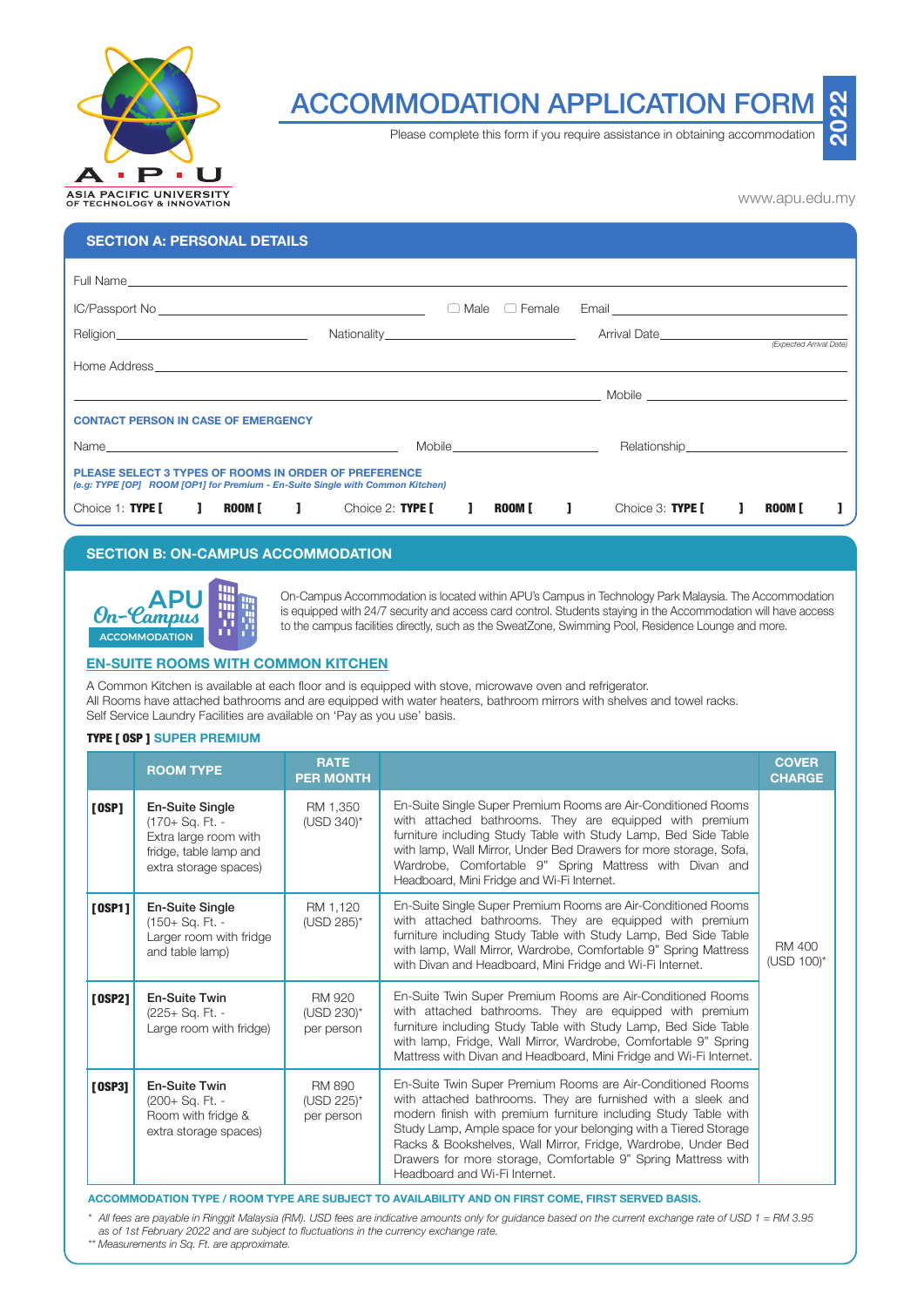## **EN-SUITE ROOMS WITH COMMON KITCHEN**

A Common Kitchen is available at each floor and is equipped with stove, microwave oven and refrigerator. All Rooms have attached bathrooms and are equipped with water heaters, bathroom mirrors with shelves and towel racks. Self Service Laundry Facilities are available on 'Pay as you use' basis.

#### TYPE [ OP ] **PREMIUM**

|       | <b>ROOM TYPE</b>                          | <b>RATE</b><br><b>PER MONTH</b>           |                                                                                                                                                                                                                                                                                           | <b>COVER</b><br><b>CHARGE</b> |  |
|-------|-------------------------------------------|-------------------------------------------|-------------------------------------------------------------------------------------------------------------------------------------------------------------------------------------------------------------------------------------------------------------------------------------------|-------------------------------|--|
| [OP1] | <b>En-Suite Single</b><br>(130+ Sg. Ft.)  | RM 1.010<br>(USD 255)*                    | En-Suite Single Premium Rooms are Air-Conditioned Rooms with<br>attached bathrooms. They are equipped with premium furniture<br>including Study Table, Bed Side Table with lamp, Wall Mirror,<br>Wardrobe, Comfortable 9" Spring Mattress with Divan and<br>Headboard and Wi-Fi Internet. | RM 400<br>(USD 100)*          |  |
| [OP2] | <b>En-Suite Twin</b><br>$(210 + Sq. Ft.)$ | <b>RM 840</b><br>(USD 210)*<br>per person | En-Suite Twin Premium Rooms are Air-Conditioned Rooms with<br>attached bathrooms. They are equipped with premium furniture<br>including Study Table, Bed Side Table with lamp, Wall Mirror,<br>Wardrobe, Comfortable 9" Spring Mattress with Divan and<br>Headboard and Wi-Fi Internet.   |                               |  |

## TYPE [ OD ] **DELUXE**

|        | <b>ROOM TYPE</b>                  | <b>RATE</b><br><b>PER MONTH</b> |                                                                                                                                                                                                                                                                               | <b>COVER</b><br><b>CHARGE</b> |
|--------|-----------------------------------|---------------------------------|-------------------------------------------------------------------------------------------------------------------------------------------------------------------------------------------------------------------------------------------------------------------------------|-------------------------------|
| [ OD ] | En-Suite Single<br>(125+ Sq. Ft.) | RM 950<br>USD 240)*             | En-Suite Single Deluxe Rooms are Air Conditioned Rooms with<br>attached bathrooms. They are equipped with deluxe furniture<br>including Study Table, Bed Side Table, Wall Mirror, Wardrobe,<br>Comfortable 9" Spring Mattress with Divan and Headboard and<br>WI-FI Internet. | RM 400<br>(USD 100)*          |

## TYPE [ 0C ] **COMPACT**

|        | <b>ROOM TYPE</b>                         | <b>RATE</b><br><b>PER MONTH</b> |                                                                                                                                                                                                                                                      | <b>COVER</b><br><b>CHARGE</b> |
|--------|------------------------------------------|---------------------------------|------------------------------------------------------------------------------------------------------------------------------------------------------------------------------------------------------------------------------------------------------|-------------------------------|
| [ OC ] | <b>En-Suite Single</b><br>(120+ Sg. Ft.) | RM 850<br>$(USD 215)^*$         | En-Suite Single Compact Rooms are Air-Conditioned Rooms with<br>attached bathrooms. They are equipped with furniture including<br>Study Table, Wall Mirror, Wardrobe, Comfortable 9" Spring Mattress<br>with Divan and Headboard and Wi-Fi Internet. | RM 400<br>$(USD 100)^*$       |

## **TWO ROOMS UNIT WITH KITCHEN**

A Common Kitchen is available in the two rooms unit and is equipped with stove, microwave oven and refrigerator.

All Rooms have attached bathrooms and are equipped with water heaters, bathroom mirrors with shelves and towel racks.

The common shared area is cleaned twice a week.

Self Service Laundry Facilities are available on 'Pay as you use' basis.

## TYPE [ OCTS ] **SUPER PREMIUM ++**

|          | <b>ROOM TYPE</b>                                                                      | <b>RATE</b><br><b>PER MONTH</b> |                                                                                                                                                                                                                                                                                                                                 | <b>COVER</b><br><b>CHARGE</b> |
|----------|---------------------------------------------------------------------------------------|---------------------------------|---------------------------------------------------------------------------------------------------------------------------------------------------------------------------------------------------------------------------------------------------------------------------------------------------------------------------------|-------------------------------|
| [ OCTS ] | En-Suite Single<br>(220+ Sq. Ft. -<br>Extra large room with<br>fridge and table lamp) | RM 1,490<br>(USD 375)*          | En-Suite Single Super Premium ++ Rooms are Air-Conditioned<br>Rooms with attached bathrooms. They are equipped with premium<br>furniture including Study Table with Study Lamp, Bed Side Table<br>with lamp, Wall Mirror, Wardrobe, Comfortable 9" Spring Mattress<br>with Divan and Headboard, Mini Fridge and Wi-Fi Internet. | RM 400<br>$(USD 100)^*$       |

# TYPE [ OCTP ] **PREMIUM ++**

|          | <b>ROOM TYPE</b>                            | <b>RATE</b><br><b>PER MONTH</b> |                                                                                                                                                                                                                                                                                              | <b>COVER</b><br><b>CHARGE</b> |
|----------|---------------------------------------------|---------------------------------|----------------------------------------------------------------------------------------------------------------------------------------------------------------------------------------------------------------------------------------------------------------------------------------------|-------------------------------|
| [ OCTP ] | <b>En-Suite Single</b><br>$(180 + Sq. Ft.)$ | RM 1,300<br>(USD 330)*          | En-Suite Single Premium ++ Rooms are Air-Conditioned Rooms<br>with attached bathrooms. They are equipped with premium<br>furniture including Study Table, Bed Side Table with lamp, Wall<br>Mirror, Wardrobe, Comfortable 9" Spring Mattress with Divan and<br>Headboard and Wi-Fi Internet. | RM 400<br>$(USD 100)^*$       |

#### **ACCOMMODATION TYPE / ROOM TYPE ARE SUBJECT TO AVAILABILITY AND ON FIRST COME, FIRST SERVED BASIS.**

*\* All fees are payable in Ringgit Malaysia (RM). USD fees are indicative amounts only for guidance based on the current exchange rate of USD 1 = RM 3.95 as of 1st February 2022 and are subject to fluctuations in the currency exchange rate.*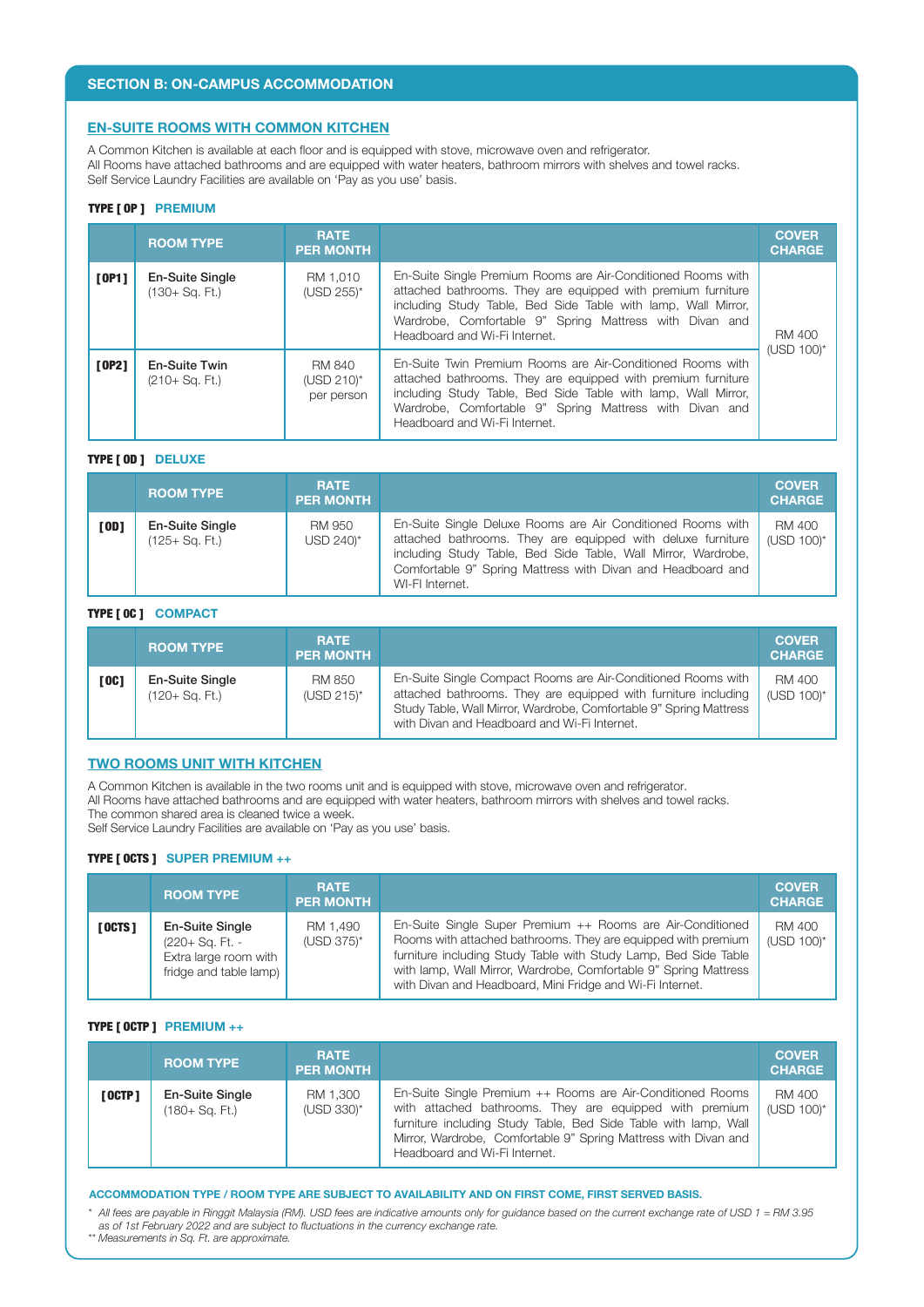## **SECTION B: ON-CAMPUS ACCOMMODATION**

## **DUAL KEY – PREMIUM ROOMS WITH PANTRY & SHARING AMENITIES (SHOWER, TOILET & SINK)**

These units are furnished with premium finish with a common shared pantry. Each unit has 2 Rooms with a common area that has access to separate Toilet, Separate Shower and Separate Sink with a Mirror to be shared by 4 students with Twin Rooms or by 2 students for Single Rooms. The unit has a common pantry equipped with a bar table comes with a microwave oven, electrical kettle, refrigerator, shelves and ironing board. The shower area is equipped with water heater and towel racks.

A Common Kitchen is also available at each floor and is equipped with stove, microwave oven and refrigerator.

Self Service Laundry Facilities are available on 'Pay as you use' basis.

## TYPE [ OCD ] **DUAL KEY PREMIUM ROOMS**

|               | <b>ROOM TYPE</b>                                                            | <b>RATE</b><br><b>PER MONTH</b>           |                                                                                                                                                                                                                                                                                                                                                                                                                                                                                    | <b>COVER</b><br><b>CHARGE</b> |
|---------------|-----------------------------------------------------------------------------|-------------------------------------------|------------------------------------------------------------------------------------------------------------------------------------------------------------------------------------------------------------------------------------------------------------------------------------------------------------------------------------------------------------------------------------------------------------------------------------------------------------------------------------|-------------------------------|
| <b>[OCDS]</b> | Single Room<br>(Approx 230-250 Sq. Ft. -<br>with extra storage spaces)      | RM 1.350<br>(USD 340)*                    | Single Premium Rooms are Air-Conditioned Rooms with sharing<br>amenities in common area within the unit. They are furnished with<br>premium furniture including Study Table with Study Lamp, ample<br>space for your belonging with a Tiered Storage Racks &<br>Bookshelves, Sofa, Wardrobe, Standing Lamp, Under Bed Drawers<br>for more storage, Comfortable 9" Spring Mattress with Headboard<br>and Wi-Fi Internet.                                                            | <b>RM 400</b>                 |
| [00D]         | <b>Twin Room</b><br>(Approx 230-250 Sq. Ft. -<br>with extra storage spaces) | <b>RM 720</b><br>(USD 180)*<br>per person | Twin Premium Rooms are Air-Conditioned Rooms with sharing<br>amenities in common area within the unit. They are furnished with a<br>sleek and modern finish with premium furniture including Study<br>Table with Study Lamp, ample space for your belonging with a<br>Tiered Storage Racks & Bookshelves, Wardrobe, Under Bed<br>Drawers for more storage, Comfortable 9" Spring Mattress with<br>Headboard and Wi-Fi Internet. The common shared area is cleaned<br>twice a week. | (USD 100)*                    |



[OCDS] Dual Key - Single Rooms



[OCDT] Dual Key - Twin Rooms

*Note : Layout shown above are for illustration purpose only. Actual room layout may vary.*

## **APARTMENT WITH KITCHEN - 5 ROOMS IN AN APARTMENT**

A Common Kitchen is available at each apartment and is equipped with stove, microwave oven and refrigerator. All Rooms have attached bathrooms and are equipped with water heaters, bathroom mirrors with shelves and towel racks. The common shared area is cleaned twice a week. Self Service Laundry Facilities are available on 'Pay as you use' basis.

# TYPE [ OCAP ] **PREMIUM ROOM IN APARTMENT**

|                 | <b>APARTMENT</b><br><b>ROOM TYPE</b>        | <b>RATE</b><br><b>PER MONTH</b> |                                                                                                                                                                                                                                                                                           | <b>COVER</b><br><b>CHARGE</b>  |
|-----------------|---------------------------------------------|---------------------------------|-------------------------------------------------------------------------------------------------------------------------------------------------------------------------------------------------------------------------------------------------------------------------------------------|--------------------------------|
| [ <b>OCAP</b> ] | <b>En-Suite Single</b><br>$(150 + Sq. Ft.)$ | RM 1,080<br>(USD 275)*          | En-Suite Single Premium Rooms are Air-Conditioned Rooms with<br>attached bathrooms. They are equipped with premium furniture<br>including Study Table, Bed Side Table with lamp, Wall Mirror,<br>Wardrobe, Comfortable 9" Spring Mattress with Divan and<br>Headboard and Wi-Fi Internet. | <b>RM 400</b><br>$(USD 100)^*$ |

#### **ACCOMMODATION TYPE / ROOM TYPE ARE SUBJECT TO AVAILABILITY AND ON FIRST COME, FIRST SERVED BASIS.**

*\* All fees are payable in Ringgit Malaysia (RM). USD fees are indicative amounts only for guidance based on the current exchange rate of USD 1 = RM 3.95 as of 1st February 2022 and are subject to fluctuations in the currency exchange rate.*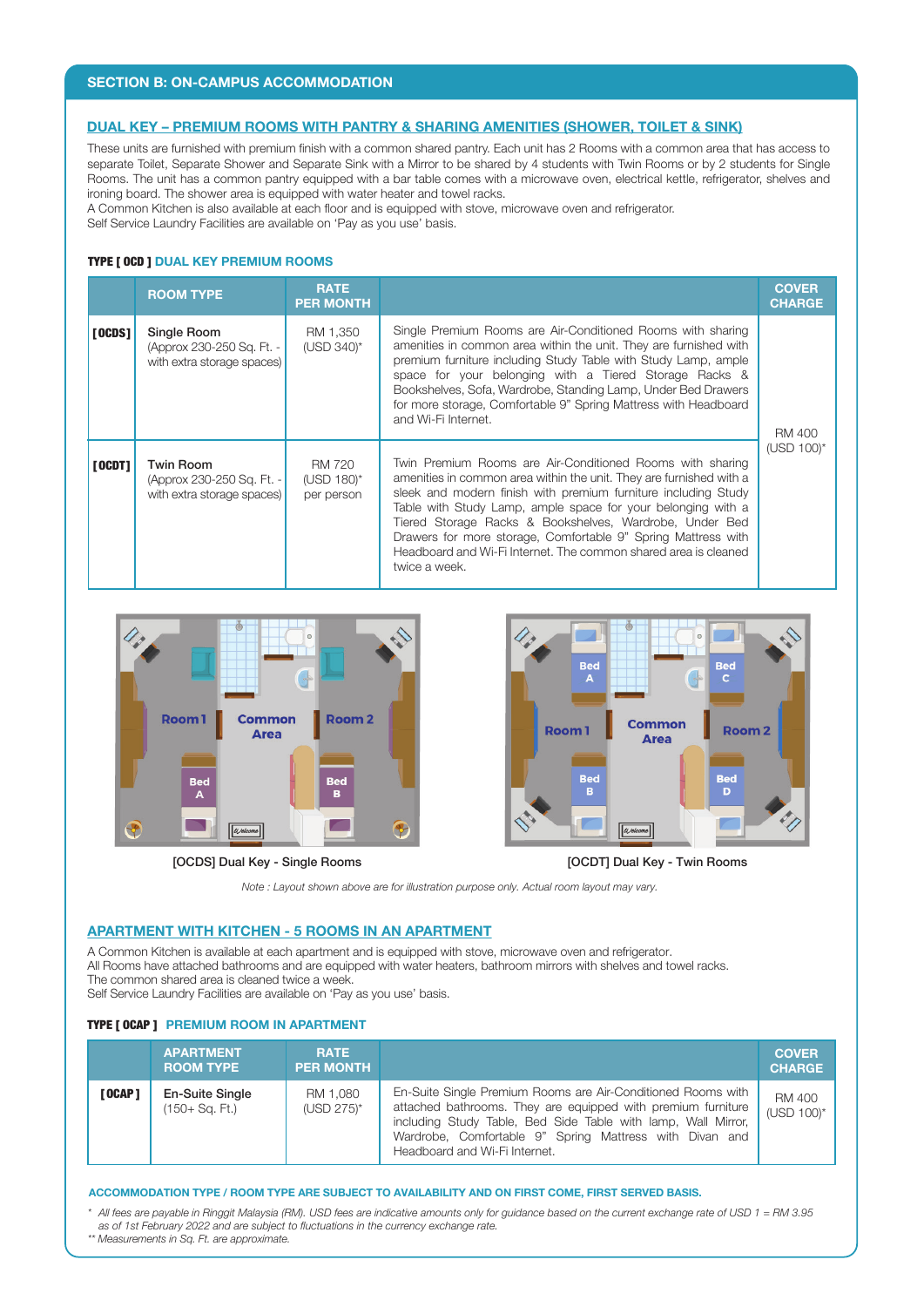## **APARTMENT WITH KITCHEN - 5 ROOMS IN AN APARTMENT**

A Common Kitchen is available at each apartment and is equipped with stove, microwave oven and refrigerator.

All Rooms have attached bathrooms and are equipped with water heaters, bathroom mirrors with shelves and towel racks. The common shared area is cleaned twice a week.

Self Service Laundry Facilities are available on 'Pay as you use' basis.

#### TYPE [ OCAS ] **DELUXE ROOM IN APARTMENT**

|                | <b>APARTMENT</b><br><b>ROOM TYPE</b>     | <b>RATE</b><br><b>PER MONTH</b>           |                                                                                                                                                                                                                                                                               | <b>COVER</b><br><b>CHARGE</b> |
|----------------|------------------------------------------|-------------------------------------------|-------------------------------------------------------------------------------------------------------------------------------------------------------------------------------------------------------------------------------------------------------------------------------|-------------------------------|
| <b>[OCAS1]</b> | <b>En-Suite Single</b><br>(145+ Sg. Ft.) | RM 1.050<br>(USD 265)*                    | En-Suite Single Deluxe Rooms are Air-Conditioned Rooms with<br>attached bathrooms. They are equipped with deluxe furniture<br>including Study Table, Bed Side Table, Wall Mirror, Wardrobe,<br>Comfortable 9" Spring Mattress with Divan and Headboard and<br>Wi-Fi Internet. | RM 400<br>(USD 100)*          |
| <b>[OCAS2]</b> | En-Suite Twin<br>(180+ Sg. Ft.)          | <b>RM 880</b><br>(USD 220)*<br>per person | En-Suite Twin Deluxe Rooms are Air-Conditioned Rooms with<br>attached bathrooms. They are equipped with deluxe furniture<br>including Study Table, Bed Side Table, Wall Mirror, Wardrobe,<br>Comfortable 9" Spring Mattress with Divan and Headboard and<br>Wi-Fi Internet.   |                               |

## **SECTION C: SATELLITE CAMPUS RESIDENCE @ TPM**



Satellite Campus Residence is within Technology Park Malaysia (TPM) and next to the APU Campus. It has twin & triple sharing rooms, as well as single occupancy options. Some of the rooms are equipped with Air Conditioning.Each floor has shared common bathrooms, equipped with water heaters. A Common Kitchen is available at each floor and is equipped with stove, microwave oven and refrigerator. There is also a shared Study Area with WIFI Internet in the Study Lounge. The rental is inclusive of utilities – water & electricity. Air Conditioners can only be operated from 9 pm to 8 am. Self Service Laundry Facilities are available on 'Pay as you use' basis.

#### TYPE [ ST ] **STANDARD ROOMS – SATELLITE CAMPUS RESIDENCE @ TPM**

| <b>ROOM TYPE</b>                                                                      | <b>TRIPLE SHARING</b>           | <b>TWIN SHARING</b>                                                                       | <b>SINGLE OCCUPANT</b>          | <b>COVER</b><br><b>CHARGE</b> |  |  |
|---------------------------------------------------------------------------------------|---------------------------------|-------------------------------------------------------------------------------------------|---------------------------------|-------------------------------|--|--|
| Standard Room                                                                         | $[ST1]$ - RM 350 (USD 90)*      | $\sqrt{S}$ ST4 ] - RM 490 (USD 125)*                                                      |                                 | <b>RM 150</b>                 |  |  |
| Standard Room A/C                                                                     |                                 | <b>[ST2]</b> - RM 450 (USD 115) <sup>*</sup> <b>[ST5]</b> - RM 590 (USD 150) <sup>*</sup> |                                 | $(USD 35)*$                   |  |  |
| Deluxe Room A/C with shared<br>attached bath/toilet                                   | $[$ ST3 $]$ - RM 550 (USD 140)* |                                                                                           | $ $ [ ST6 ] - RM 740 (USD 185)* |                               |  |  |
| ALL ROOMS are equipped with basic amenities including Bed, Wardrobe and Study Tables. |                                 |                                                                                           |                                 |                               |  |  |

## **PLEASE NOTE THAT THE AIR CONDITIONERS FOR SATELLITE CAMPUS RESIDENCE @ TPM CAN ONLY BE OPERATED ACCORDING TO THE SCHEDULE BELOW**

**AIR CONDITIONING SCHEDULE Weekdays & Weekends (Monday-Sunday) [ 9 PM – 8 AM ]**



FREE shuttle service between the University and LRT station is provided for students who stay at the University-managed accommodations in Technology Park Malaysia (TPM). Students will have to show your travel pass to the bus driver to be eligible to board the shuttle. This is part of the accommodation package provided to students at APU's accommodation. Students who are not staying at APU's accommodation could still use this service for free from LRT Station.

#### **ACCOMMODATION TYPE / ROOM TYPE ARE SUBJECT TO AVAILABILITY AND ON FIRST COME, FIRST SERVED BASIS.**

*\* All fees are payable in Ringgit Malaysia (RM). USD fees are indicative amounts only for guidance based on the current exchange rate of USD 1 = RM 3.95 as of 1st February 2022 and are subject to fluctuations in the currency exchange rate.*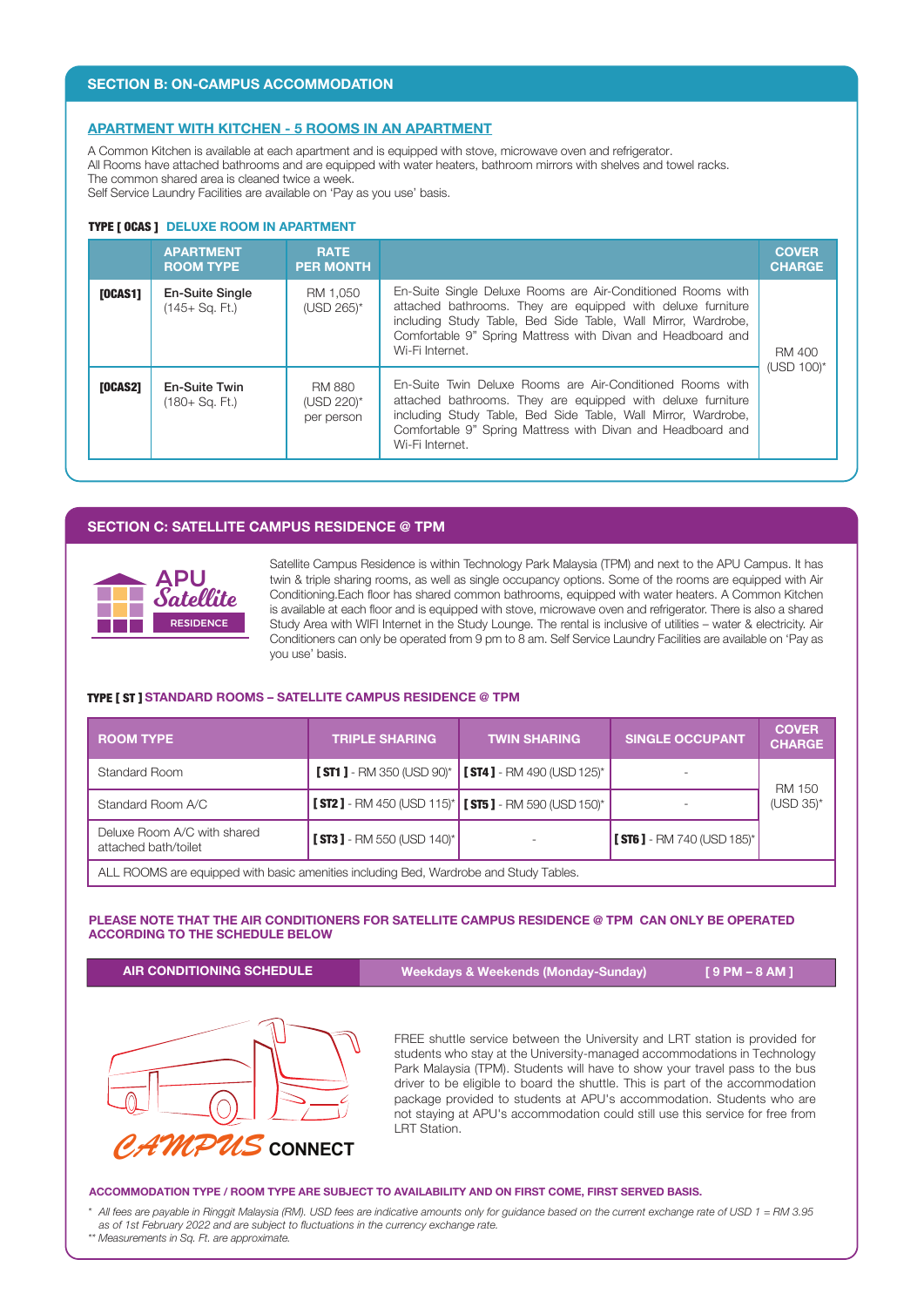# **SECTION D: IMPORTANT INFORMATION**

## **ON-CAMPUS ACCOMMODATION**

## **COVER CHARGE**

Students are required to pay a one-time cover charge regardless of duration of stay. It includes a welcome pack with a bed sheet, pillow and mattress protector. Comforter is optional at **RM 100 (USD 25)\***.

On-Campus Cover Charge : **RM 400 (USD 100)\***

#### **SECURITY ACCESS CARD**

Students staying at On-Campus accommodation will need to use APCARD to access their apartment and rooms. Students will be charged **RM 100 (USD 25)\*** to replace the lost or damaged cards. Students need to return the access card upon check-out from the accommodation.

#### **CARPARK**

Students can purchase season parking in the carpark.

#### **BOOKING GUIDELINES**

Room options are available on a **FIRST COME, FIRST SERVED BASIS**. Your selected accommodation is **ONLY GUARANTEED,**  if you have paid **TWO (2)-MONTHS' DEPOSIT** and **ONE(1)- MONTH RENTAL** in advance at the time of booking and once University has confirmed your booking. You are required to have a mattress protector & bed sheet before being allowed to use the beds; you will be given the Bed Set once you have paid for the cover charge. Additional Bed Sets can be purchase for RM 100 (USD 25)\*. Students would be charged a fine of RM 50 (USD 10)\* for each non-compliance if the mattress protector is not used at all times on the beds.

The tenancy is for a **MINIMUM PERIOD OF 4 (FOUR) MONTHS**. Students are required to pay **TWO (2)-MONTHS' DEPOSIT** and **ONE(1)-MONTH RENTAL**. Students need to provide **2 months' notice** in writing in order to get their deposit refunded. Student will be required to stay for a minimum of 4 months. Failure to fulfill the minimum tenancy period will result in **FORFEITURE OF THE DEPOSIT in FULL.**

#### **ELECTRICITY USAGE**

Electricity usage in the room is on "Pay as you Use" basis using APCARD. You will be charged for actual electricity usage on a monthly basis. New tenants are required to pay RM100 (USD 25) as an initial Top-up which will be used to cover electricity usage after moving into the accommodation unit until the next top-up is required.

#### **LAUNDRY FACILITIES**

Self-service launderette is available in the accommodation on "Pay as you Use" basis.

## **CHECK OUT PROCEDURE**

2 Month Advance Notice of Vacancy is needed with parent consent letter before check out, failure to provide the required documents will result in **TWO (2)-MONTHS' DEPOSIT FORFEITED.**

#### **Time: Monday to Saturday - 10am to 12pm. Late check-out will be subjected to a surcharge of RM10/hour**

#### **CAMPUS CONNECT @ APU**

Free regular transportation - Campus Connect @APU is provided to and from the LRT for Students staying in APU Accommodation on weekdays.

## **SATELLITE CAMPUS RESIDENCE @ TPM**

#### **COVER CHARGE**

Students are required to pay a one-time cover charge regardless of duration of stay. It includes a welcome pack with a bed sheet, pillow and mattress protector. Comforter is optional at **RM 100 (USD 25)\***.

Satellite Campus Residence Cover Charge : **RM 150 (USD 35)\***

### **SECURITY ACCESS CARD**

Students staying at Satellite Campus Residence @ TPM will need to use APCARD to access their apartment and rooms. Students will be charged **RM 100 (USD 25)\*** to replace the lost or damaged cards. Students need to return the access card upon check-out from the accommodation.

#### **CARPARK**

Students can purchase season parking in the carpark.

#### **BOOKING GUIDELINES**

Room options are available on a **FIRST COME, FIRST SERVED BASIS**. Your selected accommodation is **ONLY GUARANTEED,**  if you have paid **TWO (2)-MONTHS' DEPOSIT** and **ONE(1)- MONTH RENTAL** in advance at the time of booking and once University has confirmed your booking. You are required to have a mattress protector & bed sheet before being allowed to use the beds; you will be given the Bed Set once you have paid for the cover charge. Additional Bed Sets can be purchase for RM 100 (USD 25)\*. Students would be charged a fine of RM 50 (USD 10)\* for each non-compliance if the mattress protector is not used at all times on the beds.

The tenancy is for a **MINIMUM PERIOD OF 4 (FOUR) MONTHS**. Students are required to pay **TWO (2)-MONTHS' DEPOSIT** and **ONE(1)-MONTH RENTAL**. Students need to provide **2 months' notice** in writing in order to get their deposit refunded. Student will be required to stay for a minimum of 4 months. Failure to fulfill the minimum tenancy period will result in **FORFEITURE OF THE DEPOSIT in FULL.**

### **ELECTRICITY USAGE**

The rental is inclusive of utilities - water & electricity. Please note that the Air Conditioners (where applicable) for Satellite Campus Residence @ TPM can only be operated from 9 PM to 8 AM.

## **LAUNDRY FACILITIES**

Self-service launderette is available in the accommodation on "Pay as you Use" basis.

#### **CHECK OUT PROCEDURE**

2 Month Advance Notice of Vacancy is needed with parent consent letter before check out, failure to provide the required documents will result in **TWO (2)-MONTHS' DEPOSIT FORFEITED.**

#### **Time: Monday to Saturday - 10am to 12pm. Late check-out will be subjected to a surcharge of RM10/hour**

#### **CAMPUS CONNECT @ APU**

Free regular transportation - Campus Connect @APU is provided to and from the LRT for Students staying in APU Accommodation on weekdays.

*\* All fees are payable in Ringgit Malaysia (RM). USD fees are indicative amounts only for guidance based on the current exchange rate of USD 1 = RM 3.95 as of 1st February 2022 and are subject to fluctuations in the currency exchange rate.*